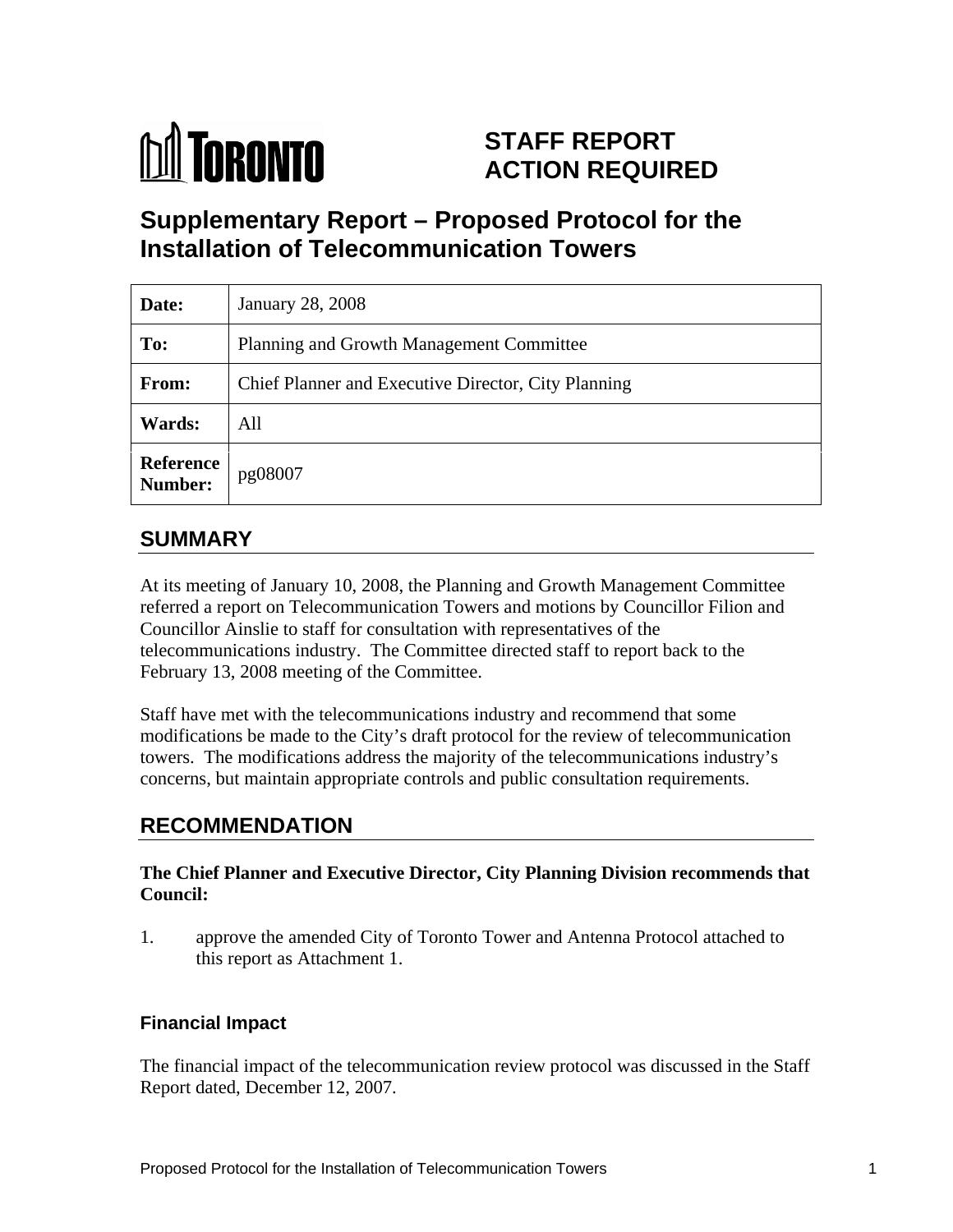### **DECISION HISTORY**

On January 10, 2008, a staff report on Telecommunications Towers was before the Planning and Growth Management Committee. <http://www.toronto.ca/legdocs/mmis/2008/pg/bgrd/backgroundfile-9431.pdf>

In addition, a letter from the Board of Health and a staff report from Toronto Public Health to the Board of Health, were also before the Committee.

<http://www.toronto.ca/legdocs/mmis/2008/pg/bgrd/backgroundfile-9406.pdf> <http://www.toronto.ca/legdocs/mmis/2008/pg/bgrd/backgroundfile-9407.pdf>

The Committee received a letter and deputation from telecom industry representatives and referred the letter, the staff report and motions by Councillor Filion and Councillor Ainslie to staff for consultation with representatives of the telecommunications industry. The Committee directed staff to report back to the February 13, 2008 meeting of the Committee.

On April 23 and 24, 2007, Council directed that the Chief Planner and Executive Director, City Planning, be requested to develop a protocol or guidelines with respect to municipal and community consultation for the installation of telecommunication towers that adheres to Industry Canada's policy at the earliest possible time.

### **COMMENTS**

### **Consultation with Industry Representatives**

Staff met with industry representatives to discuss their concerns which they outlined in a letter dated January 9, 2008 addressed to the Chair and Members of the Planning and Growth Management Committee. The following is staff's response to the matters raised by the industry representatives in the order in which they were listed in the January 9, 2008 letter.

1. The City's Protocol requires preliminary consultation for installations that are exempted by Industry Canada.

Staff Response: Staff and the industry representatives have agreed that a preliminary consultation is not required for installations that are exempt from municipal involvement by Industry Canada. However, the industry representatives have agreed that they will inform the City of the location of new exempt installations and will provide the City with their estimated radio frequency emission levels. This will achieve the Board of Health's recommendations to Council about the collection of emission information through the City's new protocol. The draft protocol has been revised to reflect this.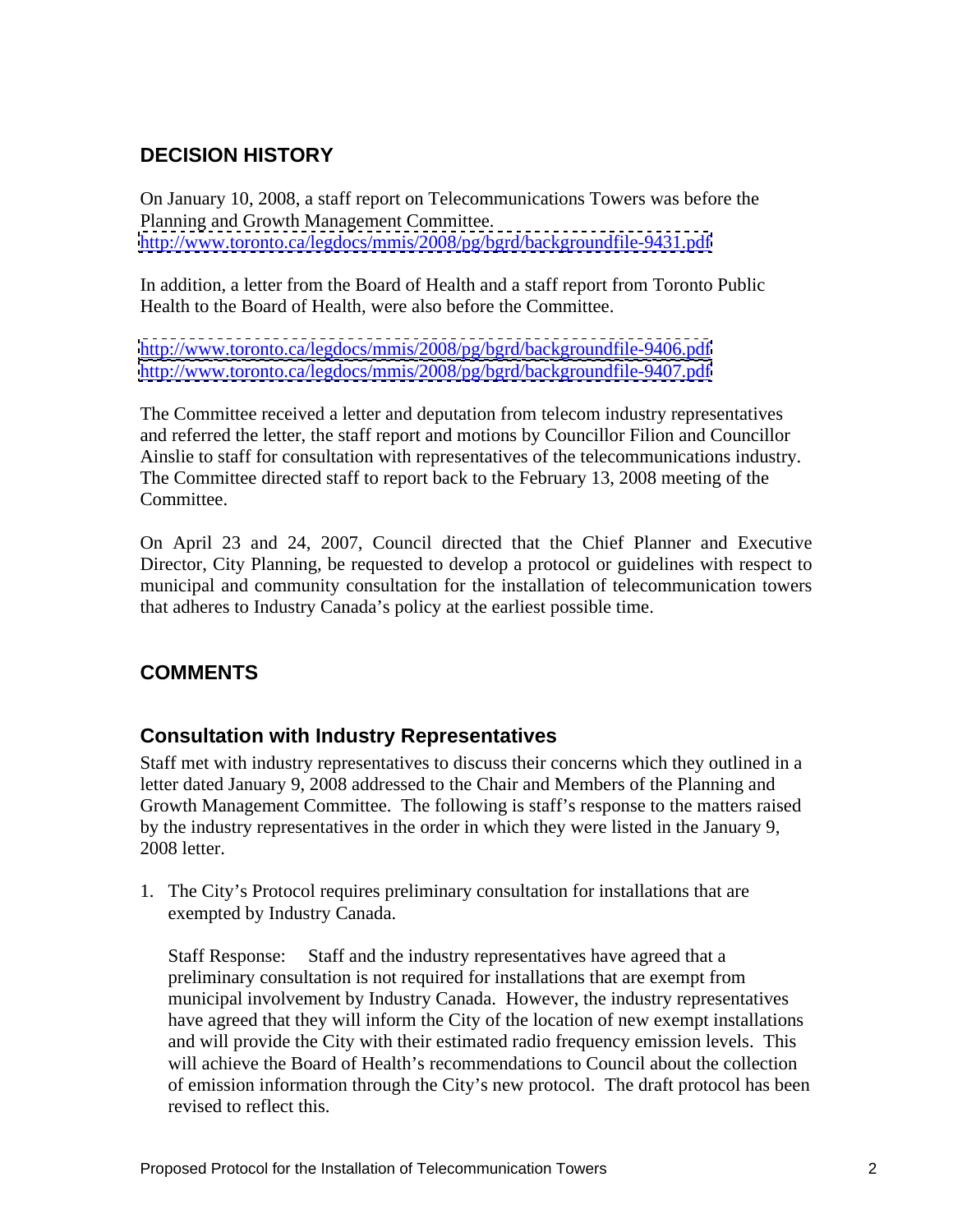2. The protocol is unclear as to when co-location is required versus "stealth" (disguised) designs.

Staff Response: Staff have agreed to amend the draft protocol to make the City's Preferences clearer. The protocol has been amended to make it clearer that the following options be considered (in order) when a new telecommunications tower is proposed: when the contract of the contract of the contract of the contract of the contract of the contract of the contract of the contract of the contract of the contract of the contract of the contract of the contract of

- A. Co-location on an existing facility (tower, building or structure)
- B. A new Location on an existing facility
- C. Siting a new tower in an industrial area (Employment Area) 120 m. away from Neighbourhoods, Apartment Neighbourhoods or Centres
- D. Monopoles with Co-location capability
- E. Disguised Installations
- 3. The protocol contemplates an agreement that fetters the jurisdiction of Industry Canada.

Staff Response: Staff and the industry representatives have agreed that the protocol should be amended so that the agreement requires the removal of abandoned towers within a two year period, rather than a 6 month period. This will allow the tower owner to approach other telecommunications companies about purchasing the tower or alternately, to provide time for the tower owner to obtain permission from Industry Canada for its removal. Staff have also agreed that any requirement for future colocation in an agreement should be subject to standard industry renumeration by the new antenna proponent to the tower owner. Staff have agreed to work with the industry on the wording and form of a standard agreement after the protocol is approved by Council. 4. Consultation should be based on the Industry Canada standard of 3 times the tower

height and not 120 m. The City should provide a mailing list for the notice to proponents.

Staff Response: Staff do not agree with this proposal. The 120 m. distance is a standard that is well known in the City as the standard notification area for Planning type applications. Industry Canada has indicated to staff that the City's proposed requirement for a 120 m. notification area is acceptable. Due to the Municipal Freedom of Information and Protection of Privacy Act, the City is unable to provide mailing lists to third parties. The Planning Division also does not have the resource capacity to undertake the mailing on a charge-back basis.

5. Building Permits are not required for Telecommunication Installations.

Staff Response: The draft protocol has been amended to clarify that the application of the Ontario Building Code is not aimed at regulating broadcasting or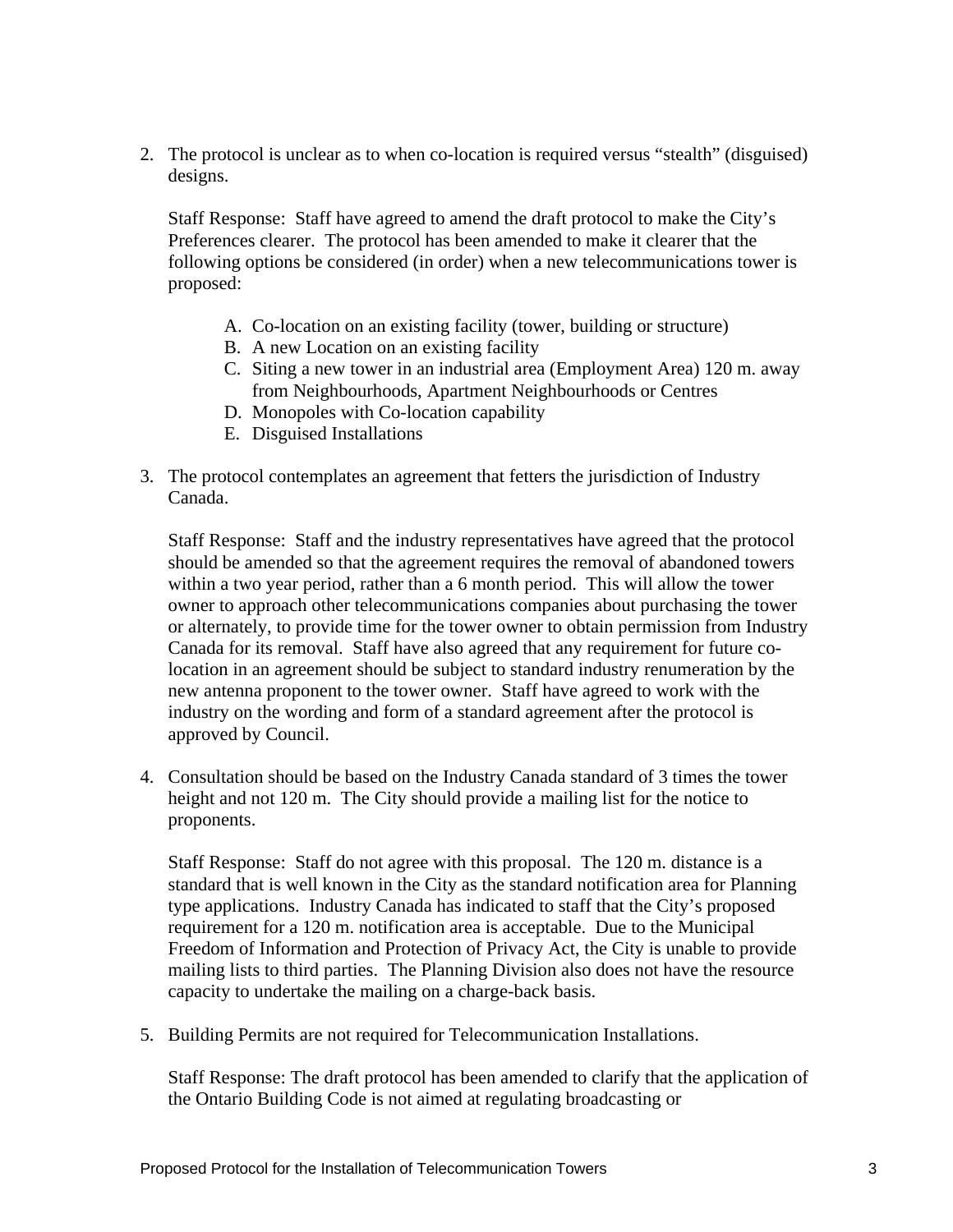telecommunications or an integral part thereto. Building Permits are not required for the design and construction of the telecommunication antennae or telecommunication towers.

Building permits, however, are required for the material alteration to a building that occurs when a telecommunication antenna or telecommunication tower is located on the roof of an existing building. The building permit plan review and inspection are the mechanisms to verify that the structural integrity of ordinary buildings or property account for the impact of the antenna and/or tower on the building. Permits are also required for the construction of, or material alteration to buildings associated with either a telecommunication antenna or telecommunication tower.

6. Exemptions to public consultation should be measured from the outermost point of development of the tower rather than from the edge of the leased area.

Staff Response: Staff and the Industry Representatives have agreed that the exemptions to public consultation should continue to be measured from the edge of the leased area, but that any access aisle way to the leased area be exempted from the measurement. Staff agree that access aisle ways do not have the same impact on residents as the actual tower sites. The draft protocol has been amended to exempt access aisle ways.

7. The City's proposed requirement of a public meeting/open house is onerous. There should be an opportunity to use the option of a mailed noticed and mailed comment sheet back to the proponent instead.

Staff Response: Staff do not agree with this proposal. The opportunity for the public to see what is being proposed and to speak to the proponent and ask questions is required in order for good public involvement. This is consistent with the City's approach for public input on Planning applications. Industry Canada has confirmed that the City can include the requirement for a public meeting/open house in the protocol.

#### **Councillor Fillion's Motion**

At the Planning and Growth Management Committee meeting of January 10, 2008, Councillor Fillion tabled a motion, which was forwarded to staff for comment in this report.

1. Planning and Growth Management Committee recommend that the City of Toronto adopt the recommendation of the Medical Officer of Health and Board of Health to Health Canada that public exposure limits for radiofrequency fields under Safety Code be made 100 times more stringent.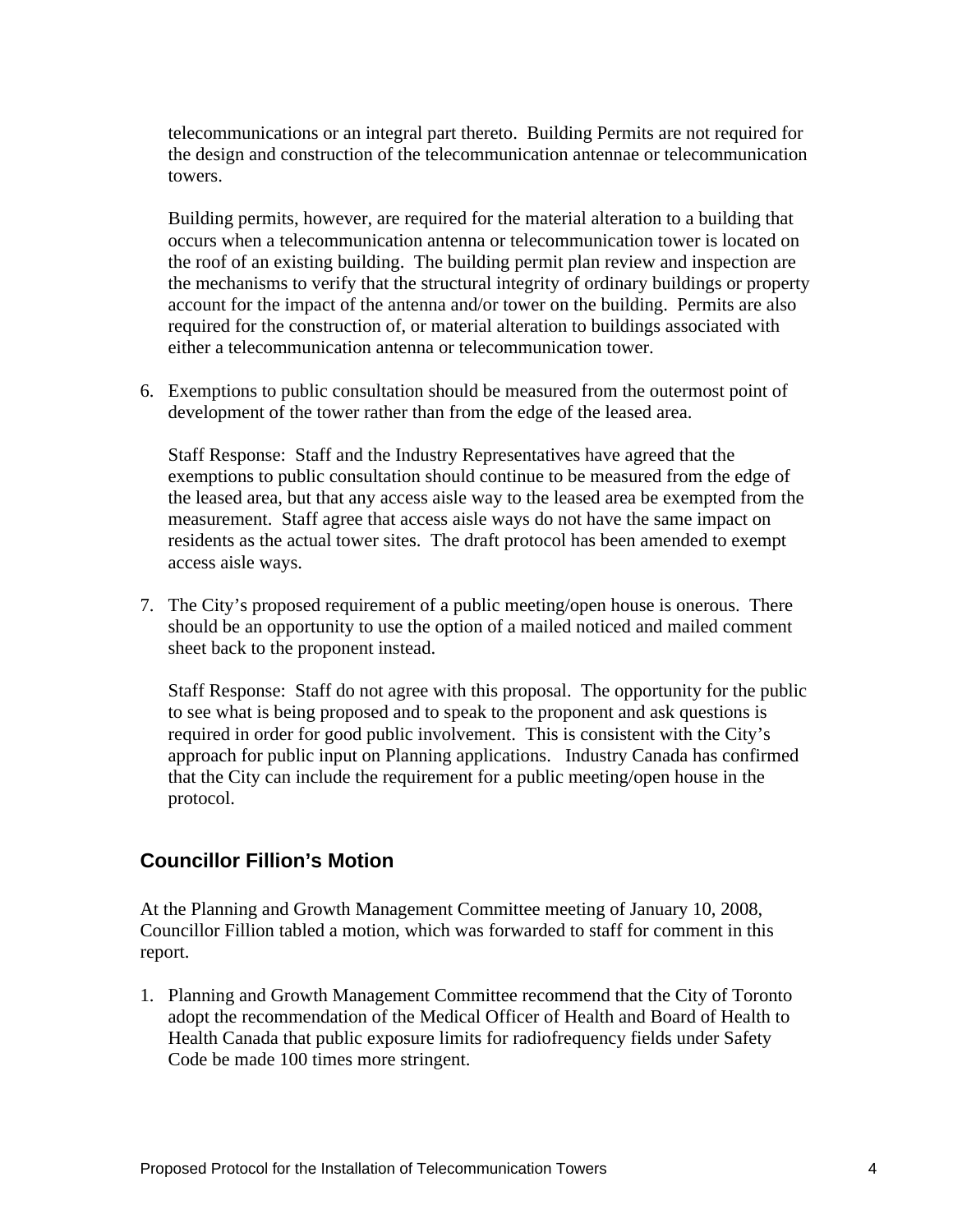Staff Comment: Toronto Public Health Staff concur with this recommendation. If Health Canada amends Safety Code 6, staff will report back to Committee on a revised telecommunications protocol.

2. Section 4d be amended to read: 4d The City will oppose Telecommunications Towers within 120 metres…..

Staff Comment: According to Industry Canada, as cellular communications grow, there is a need for the installation of additional facilities. In order to provide adequate coverage for users within Neighbourhoods and to a lesser extent Apartment Neighbourhoods and Centres, there will be a need to install towers to service users. (Apartment Neighbourhoods and Centres often contain high buildings which can be used instead of towers to provide cellular coverage.) Some Neighbourhoods in the City are largely composed of low buildings which make it difficult to service without the installation of towers because there are fewer taller buildings to place antenna on.

A 1999 Toronto Public Health report on the "Health Effects of Wireless Telephone Transmission Towers", addressed the issue of different policy approaches to minimizing exposure to radiofrequency (RF) emissions from cell phone towers. Some jurisdictions have limited cell phone transmission towers according to land use (e.g., prohibiting them near schools). Others have based restrictions on distance (e.g., 100 metres from residential properties). This 1999 report noted that, because of the many factors influencing emissions to the public, "it would be difficult to establish distance- or facility-based policies that would be protective in all situations, without unnecessarily limiting (cell phone) service in many areas of the City".

A subsequent Toronto Public Health staff report from 2007 also notes that distance can be an inaccurate way to assess exposure to RFs. As a result, Toronto Public Health continues to recommend an exposure-based policy, where public exposures would be kept 100 times below those outlined in Safety Code 6 as the best option for providing "a greater level of protection in a consistent way to all residents in Toronto".

3. Section 4e be amended to add a subsection (ix): 4e close proximity to existing towers

Staff Comment: According to Industry Canada, there is a finite number of calls that can be handled by a single telecommunication installation. If the existing telecommunication facilities are at capacity, the network will not be able to "hand off" calls to the next cell, resulting in "dropped calls".

The City's draft protocol requires co-location between carriers to ensure that the number of new towers is minimized. However, in areas where a high volume of calls is experienced, additional facilities may still be required to ensure adequate service.

Staff from Toronto Public Health feel that as long as the installations meet the Prudent Avoidance Policy that co-location should not be a concern. If TPH can assess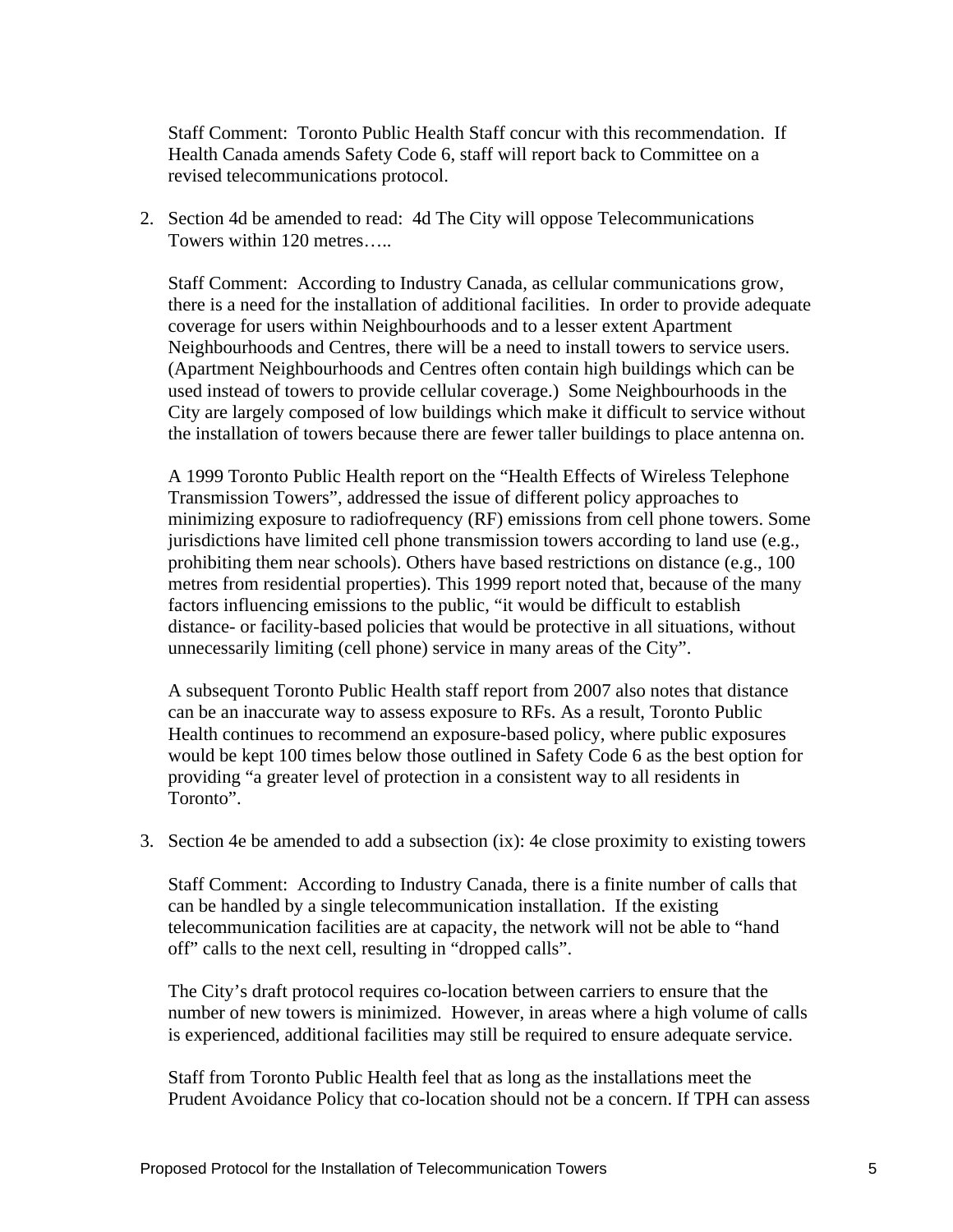the Safety Code 6 verification numbers, it will be possible to determine whether exposure from co-located installations is likely to be a concern. We are asking proponents to provide RF emission information as a percentage of Safety Code 6. The Safety Code 6 verification process requires proponents to estimate cumulative emissions at a given site, not just emissions from their own proposed installation. This will account for emissions from existing towers.

4. Fees for the processing of applications for Telecommunications Towers be based on a full cost recovery.

Staff Comment: Staff estimate that the City's costs to process applications for Telecommunication Tower review will be similar to other Planning Act applications. Accordingly, the proposed fee for Telecommunications Tower review is similar to a base site plan application fee. Initial estimates suggest that the fee will cover the City's costs. Once the City has undertaken a number of telecommunication reviews, the cost of the service will be better known and the fee can be adjusted to ensure cost recovery.

#### **Councillor Ainslie's Motion**

At the Planning and Growth Management Committee meeting of January 10, 2008, Councillor Ainslie tabled a motion, which was forwarded to staff for comment in this report.

1. That the Toronto Environmental Office, together with the Director of Planning and Policy, Toronto Public Health, write Health Canada requesting that they report back to the City of Toronto regarding the City's concerns highlighted in the 1999 staff report on Radiofrequencies which states that the accepted level be 100 times lower than now accepted by Health Canada.

That Safety Code 6 not be recognized by the City of Toronto until the concerns in the Toronto Board of Health's 1999 report are addressed.

Staff Comment: On December 4th, 2007 the Board of Health recommended to Health Canada that public exposure limits for radiofrequency (RF) fields under Safety Code 6 be made 100 times stricter. The report of the Medical Officer of Health that prompted this motion has since been sent to the federal Minister of Health on behalf of the Board of Health with a letter drawing his attention to this recommendation. Toronto Public Health staff have not yet received a response from the Minister but can follow up if no response has been received in three months time.

These concerns about the adequacy of Safety Code 6 were previously raised with Health Canada when the Prudent Avoidance Policy was first considered by the Board of Health in November 1999. Health Canada did make some subsequent changes to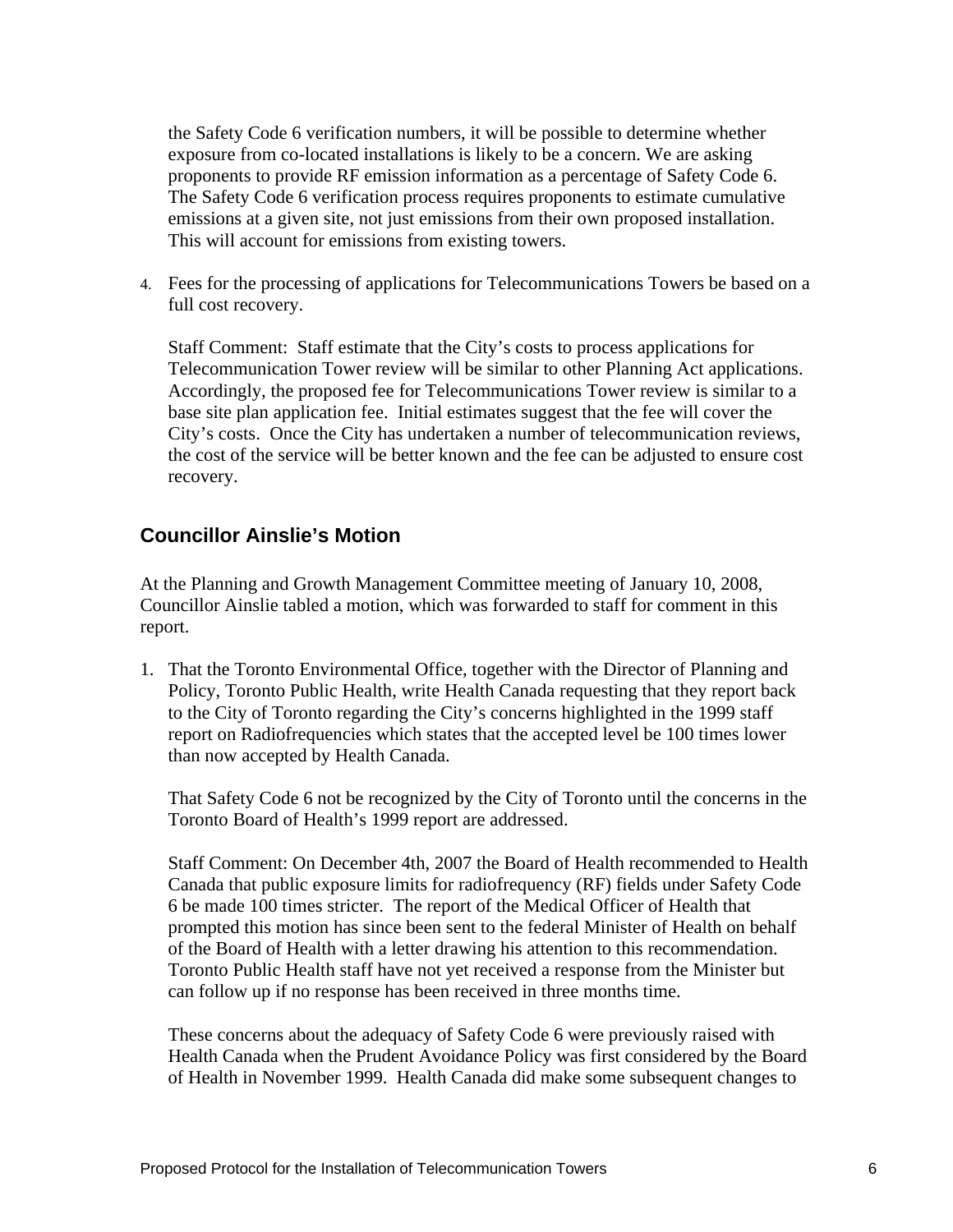Safety Code 6 such that handsets are no longer exempted, but the RF exposure limits for the general public from cellular transmission towers were left unchanged.

Staff note that Industry Canada has stated in its Client Procedure Circular that, "Concerns that are not relevant include: ….questions about whether …Safety Code 6..(is) valid or should be reformed in some manner."

The final authority for cell phone tower siting decisions rests with Industry Canada. Therefore, staff recommend that the City should engage the cell phone providers and request that they meet the Prudent Avoidance Policy. To that end, the Board of Health has recently encouraged cell phone carrier proponents to voluntary consider meeting the Prudent Avoidance Policy when proposing sites for new telecommunication towers and antennas, including considering proposed alternative sites when the City's review identifies potential concerns. A letter to the cell phone carriers has been sent drawing their attention to this recommendation coming out of

the December 4th 2007 meeting of the Board of Health. 2. That the Chief Planner and Executive Director of the City of Toronto's Planning Division, together with the Medical Officer of Health, consult with Health Canada and Industry Canada to discuss and report back to Council within a 2 month period if a policy could be adopted prohibiting Cellular/telecommunication towers from being placed within densely populated areas of a community at a minimum distance of 500 meters.

Staff Comment: Industry Canada has set out the City's role in the telecommunications tower process to be advisory only. The City does not have the power to prohibit telecommunications towers in particular locations as this falls under the authority of the Federal Government.

As noted previously, Toronto Public Health Staff recommend an exposure based policy, where public exposures would be kept 100 times below those outlined in Safety Code 6 rather than using distance criteria, which is not an accurate way of assessing RF exposure.

3. That all current proposals to install a cellular/telecommunication tower be blanketed under the City's new protocol immediately after Council approval.

Staff Comment: Staff recommends that the protocol come into force 30 days after Council Approval. That time period is required to train staff in district offices, and to set up the appropriate supporting documentation and procedures (eg. accounts for application fees, application forms, training manual, tracking system).

The City's ability to apply the proposed protocol arises by virtue of Industry Canada's new consultation policy outlined in its CPC. The retroactive application of the protocol does not appear consistent with the Industry Canada policy. It provides a "default" process where a municipal protocol is not in place to prevent undue delays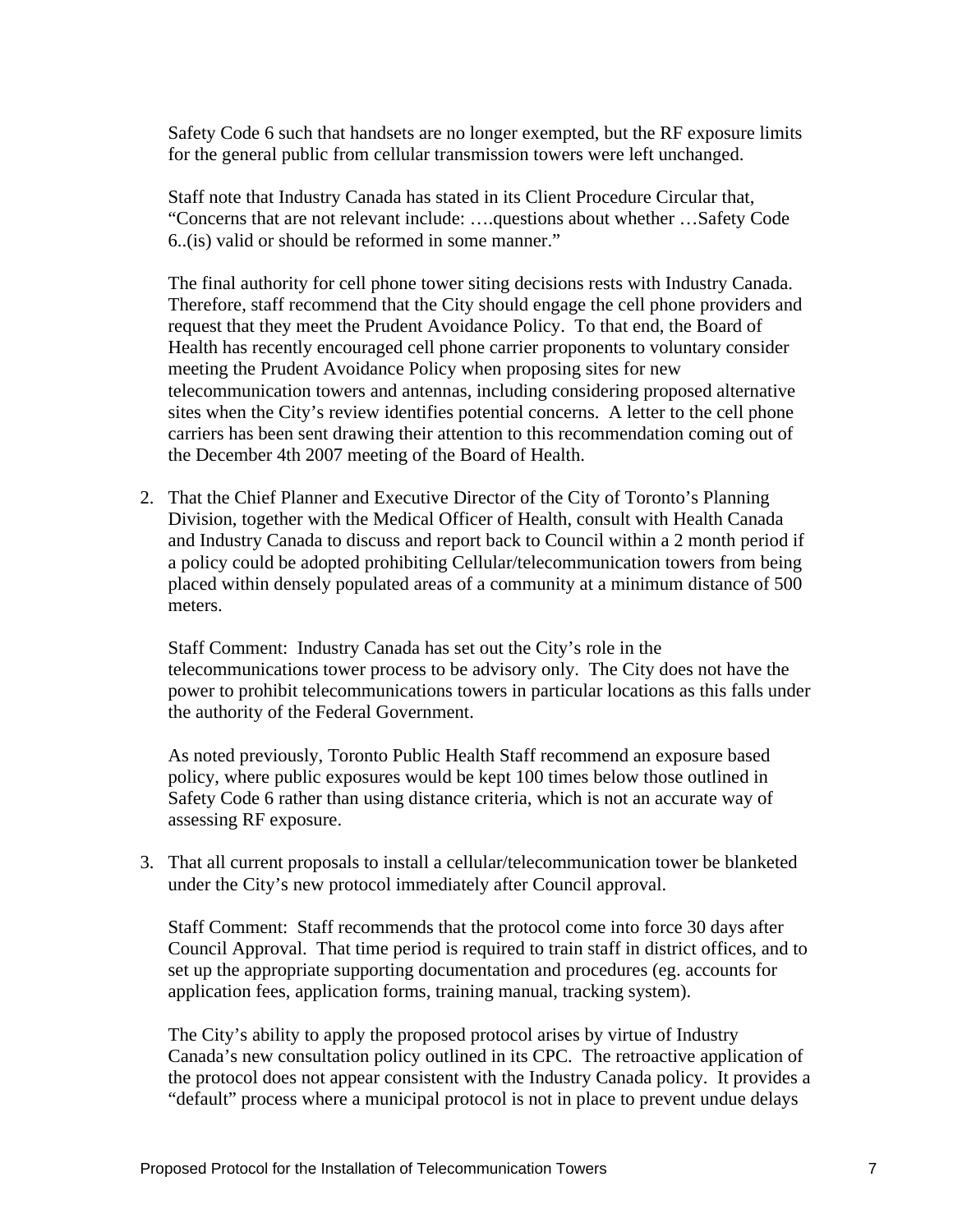to companies seeking to have locations approved. The application of the protocol on applications that have already been made would need to be reviewed with Industry Canada on a case-by-case basis to determine if they can be brought into the protocol process.

4. That the Toronto Board of Health report back to the Planning and Growth Management Committee in consultation with Health Canada within a two month period on the effects of radiofrequency exposure in circumstances where a number of cellular telecommunication towers are present in a community within a diameter of 5 square kilometres; and if the principles of Safety Code 6 are still being met.

Staff Comment: This work has in large part been addressed already with information presented in the 2007 report by the Medical Officer of Health. That report summarized what is known about RF exposure to Toronto residents based on work done by Industry Canada at the request of Toronto Public Health. Industry Canada monitored data gathered in 2000-2001 at 61 locations across Toronto. They found that overall, RF levels in residential areas, schools and parks were more than 5,000 thousand times below the Safety Code 6 guidelines. This monitoring study also indicated that the contribution from cell phone towers is typically from 9 to 24% of the total RF levels measured. The major contributors to RF emissions are from radio and television broadcast services (from 44 to 71% contribution to the total). Industry Canada data also indicated that at all but one site, the total exposure to RFs met the Prudent Avoidance Policy. [The one site with levels above the Prudent Avoidance benchmark (but below SC6) was in the area between Metro Hall and Roy Thompson Hall which is close to a cluster of television and radio transmitters in the city's core.]

These data provide some basis for concluding that RF levels in Toronto appear to generally meet the Prudent Avoidance Policy and that exposure in places where the public has access is most likely well below what the Board of Health has recommended. However, in order to continue to assess RF exposure in light of ongoing new sources of RFs in Toronto, at its December 4th, 2007 meeting, the Board of Health also encouraged Industry Canada to conduct regular monitoring for RFs in Toronto, and to make that information publicly available.

In addition, Industry Canada recently assessed and modeled the cumulative levels and distribution of RF waves outdoors from multiple sources in Toronto. This modeling work indicates that RFs generally decrease quickly with increasing distance away from a cell phone tower or antenna. Levels of RFs in areas accessible to people, that is in a building, on the rooftop, on the street, or in neighbouring high-rise buildings, are typically well below the benchmark of the Prudent Avoidance Policy.

Finally, the 2007 technical report includes summary information on exposure measures around base stations in other countries and in other circumstances. RF power densities inside buildings are typically much lower (about tenfold lower) than outside since the walls and ceilings absorb some of the energy. Even in buildings where there is a rooftop or side-mounted antenna, the RF values tend to be lower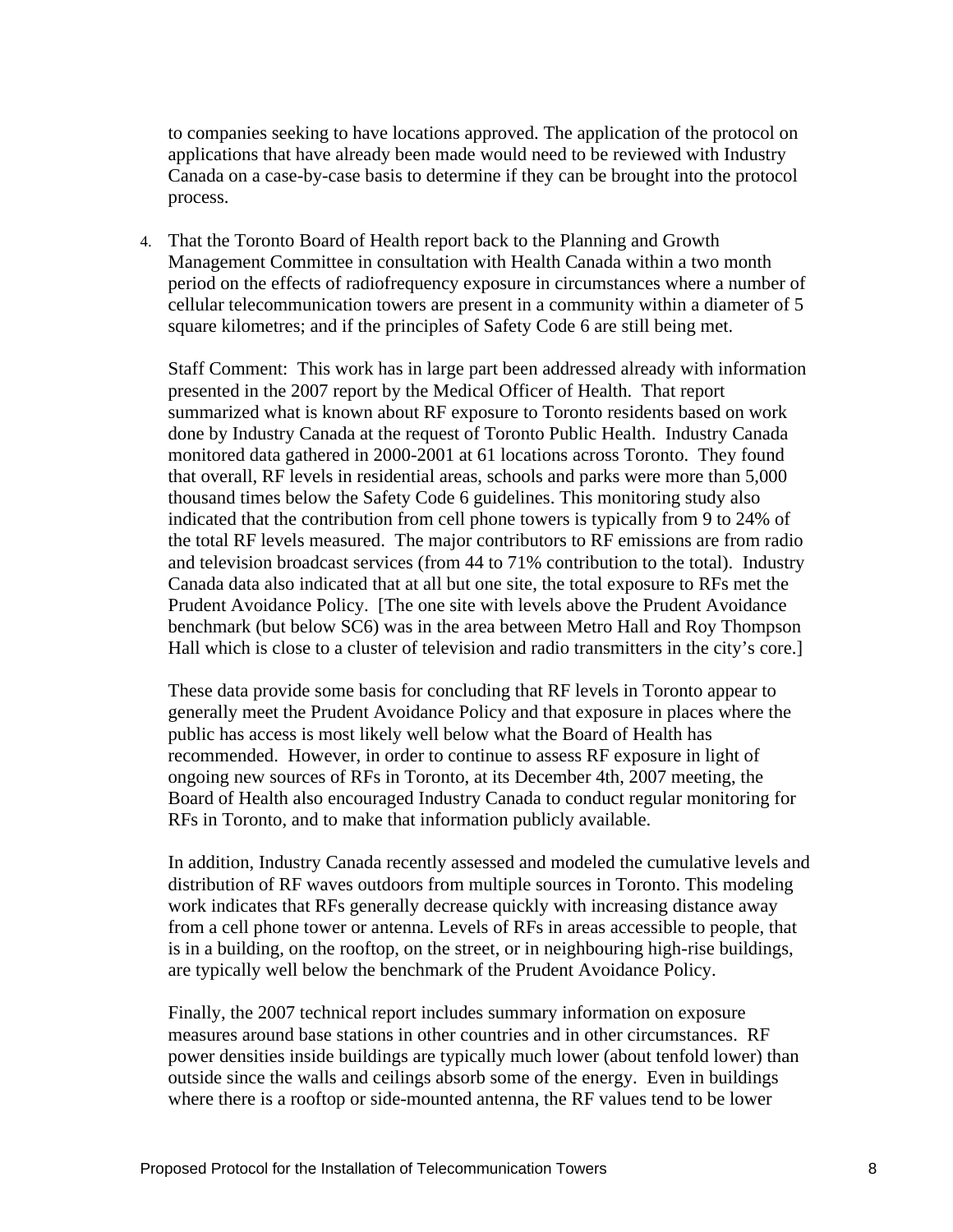indoors although they can vary according to the floors within a building, being higher in upper versus lower floors. [\(http://www.toronto.ca/health/hphe/pdf/technical\\_report.pdf](http://www.toronto.ca/health/hphe/pdf/technical_report.pdf))

#### **Conclusion**

The revised draft Telecommunications Protocol, attached as Attachment 1 to this report, addresses the majority of the Telecommunications Industry's concerns, but maintains appropriate controls and public consultation requirements.

Toronto Building, Toronto Public Health and Legal Services were consulted in the preparation of this report.

## **CONTACT**

David Oikawa, Manager, Community Planning Tel. No. 416-394-8219 Fax No. 416-394-6063 E-mail: doikawa@toronto.ca

# **SIGNATURE**

Ted Tyndorf Chief Planner and Executive Director City Planning Division

#### **ATTACHMENTS**

Attachment 1: Revised Draft Telecommunication Tower and Antenna Protocol

 $\overline{\phantom{a}}$  , we can assume that the contract of  $\overline{\phantom{a}}$  , we can assume that the contract of  $\overline{\phantom{a}}$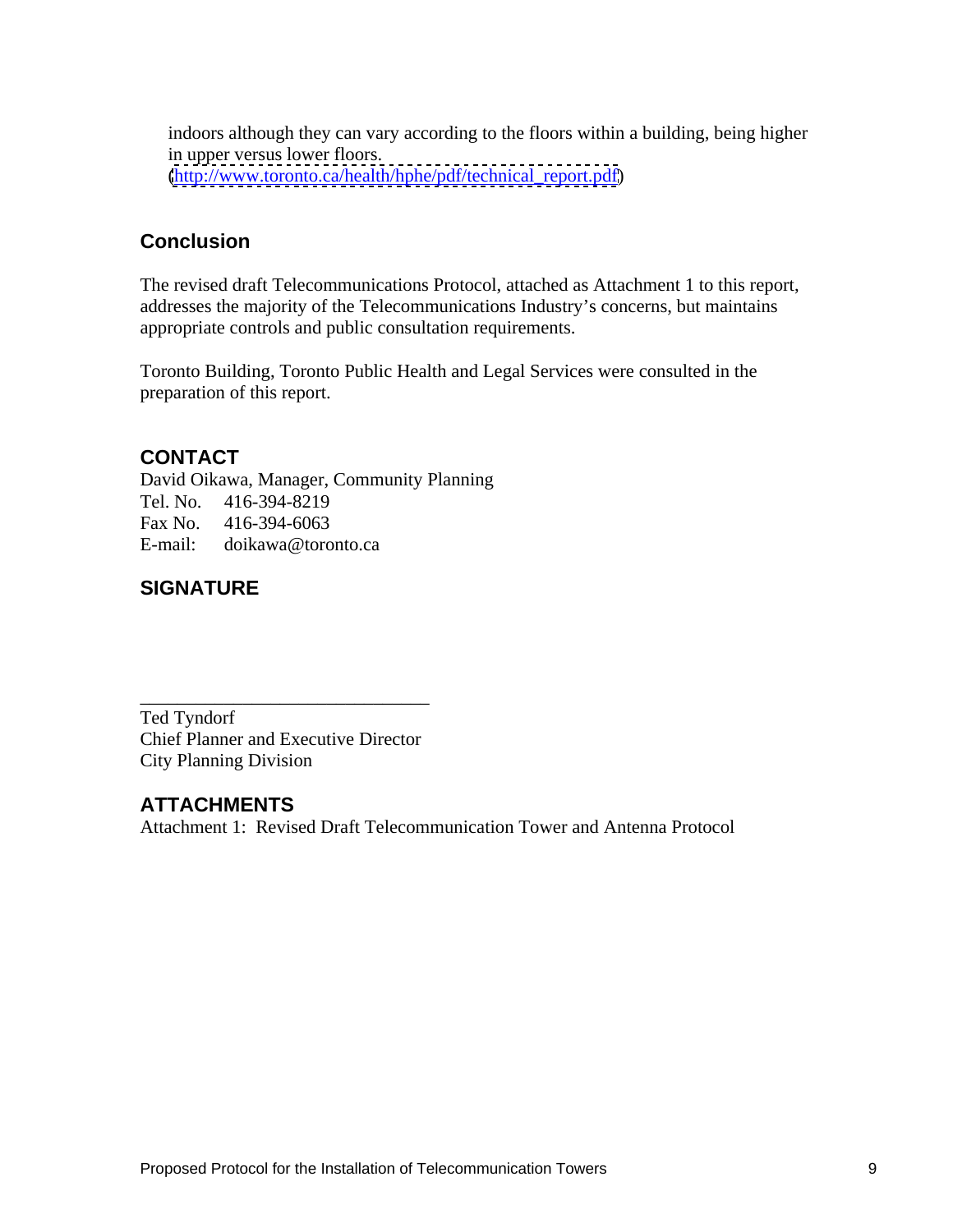#### **Attachment 1: Revised Draft Telecommunications Protocol**

# **CITY OF TORONTO TELECOMMUNICATION TOWER AND ANTENNA PROTOCOL**

(Industry Canada Local Land-use Authority Consultation)

# **1. BACKGROUND**

#### **A. Purpose**

The purpose of this protocol is to outline the local land-use consultation process and guidelines to be followed in evaluating telecommunication tower and telecommunication antenna proposals within the City of Toronto, providing guidance to the telecommunication industry, Industry Canada, City Council, City staff and members of the public.

#### **B. Objectives**

The objectives of this protocol are:

- 1. To establish a harmonized City-wide process and criteria for reviewing telecommunication tower and telecommunication antenna proposals;
- 2. To set out a straightforward, objective process, criteria and guidelines for the evaluation of telecommunication tower and telecommunication antenna proposals that:
	- (a) minimizes the number of new telecommunication towers;
	- (b) discourages new towers within or adjacent to Neighbourhoods, Apartment Neighbourhoods, Centres and other sensitive land uses;
	- (c) provides an opportunity for meaningful local public consultation with affected property owners; and
	- (d) allows Industry Canada and the telecommunications industry to identify and resolve any potential land use, siting or design concerns with the City at an early stage in the process.
- 3. To provide an expeditious review process for telecommunication tower and telecommunication antenna proposals that are established in accordance with this protocol; and
- 4. To establish a local land-use consultation framework that allows the City to provide input on all telecommunication tower and telecommunication antenna proposals to proponents and Industry Canada in order that the proponent can satisfy the requirements of Industry Canada regarding local land-use consultation.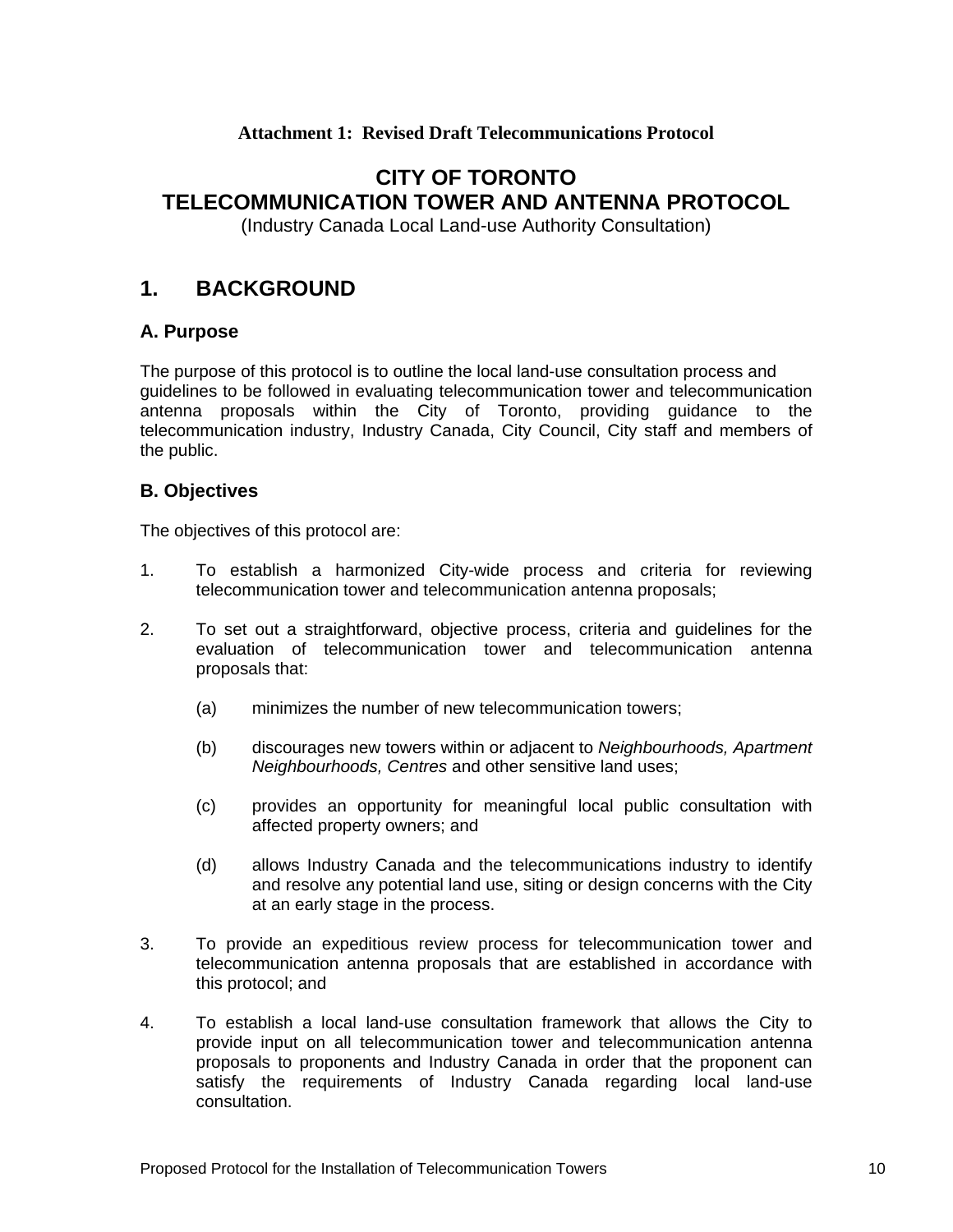### **2. DEFINITIONS**

- (a) **Apartment Neighbourhoods** means all lands designated as Apartment Neighbourhoods in the Official Plan for the City of Toronto.
- (b) **Centres –** means all lands shown as Centres on Map 2 (Urban Structure) in the Official Plan for the City of Toronto.
- (c) **Co-location** means the sharing of a telecommunication tower or placement of a telecommunication antenna on a building, structure or tower by more than one proponent.
- (d) **Neighbourhoods** means all lands designated as Neighbourhoods in the Official Plan for the City of Toronto.
- (e) **Parks and Open Space Areas** means all lands designated as Parks and Open Space Areas in the Official Plan for the City of Toronto.
- (f) **Proponent**  means a company, organization or person which offers, provides or operates wireless broadcasting or communication services to the general public and includes, but is not limited to companies which have a radio authorization from Industry Canada.
- (g) **Telecommunication Antenna**  means the components, either individually or in combination, needed to operate a wireless communication network for the purpose of radio telecommunications, including but not limited to: cell sites; transmitters; receivers; signaling and control equipment; and an equipment shelter containing electronic equipment and which is not staffed on a permanent basis and only requires periodic maintenance **but does not include a telecommunication tower**.
- (h) **Telecommunication Tower**  means all types of towers including but not limited to: a monopole; tripole; lattice tower; guyed tower; self-support tower; pole; mast; or other structure, which are used to support one or more telecommunication antennae for the purpose of radio telecommunications and which may be located at ground level or on the roof of a building and may include an equipment shelter containing electronic equipment and which is not staffed on a permanent basis and only requires periodic maintenance.
- (i) **Tower Lease Area Boundary** means the extent of the land leased by the proponent for a proposed Telecommunications Tower, but does not include and land required solely to access the site, such as an access aisle way or right-of way.

# **3. PRELIMINARY CONSULTATION**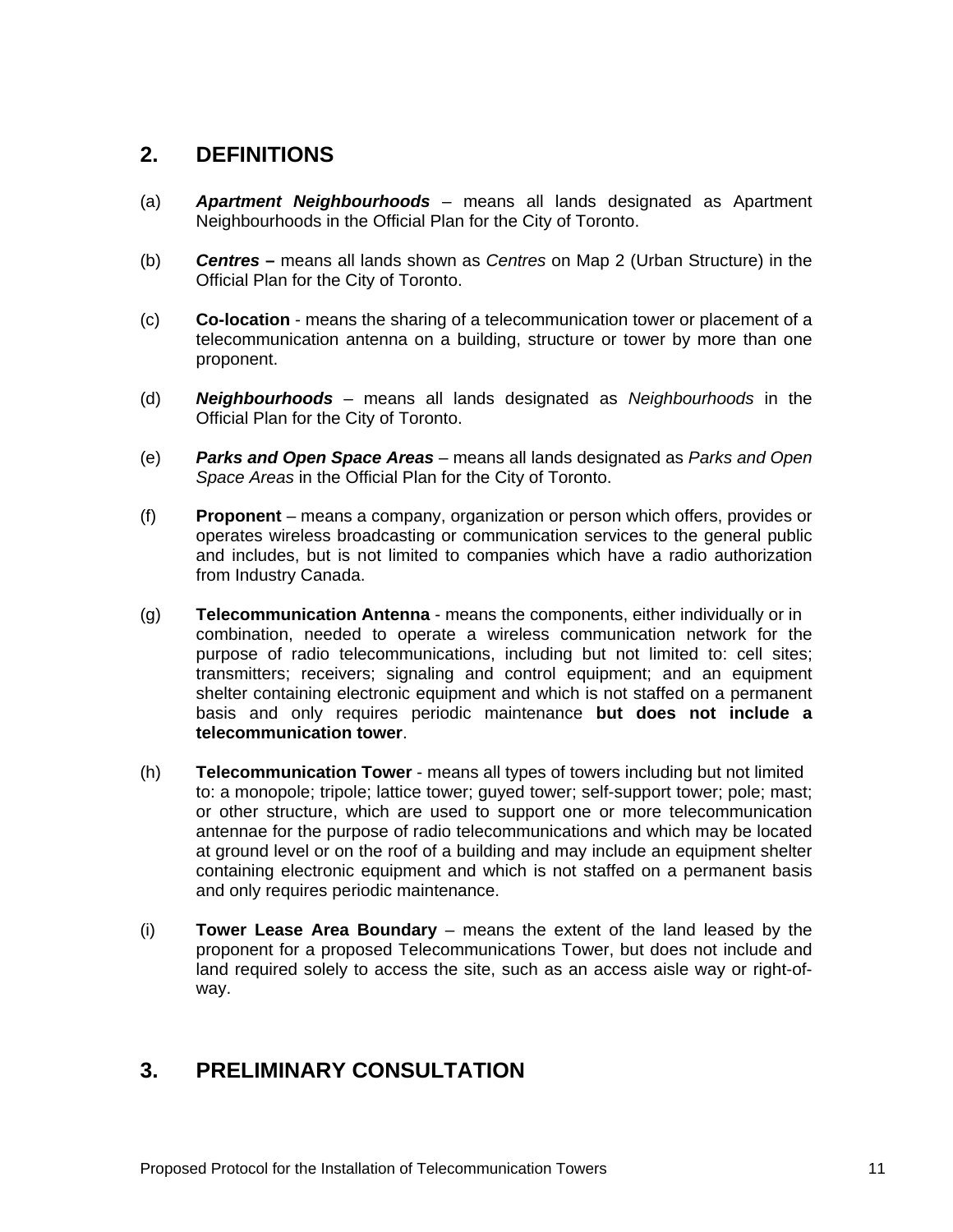(a) A preliminary consultation meeting between the proponent and the District Planning Consultant and/or City Planning Staff and Toronto Building Division staff is required for all telecommunication tower and telecommunication antenna proposals not exempted from consultation by Industry Canada, before a Telecommunication Tower Review Application and/or Building Permit application is submitted. The purpose of this meeting is to: determine if the proposal is exempt from a Telecommunication Tower Application Review in accordance with Section 9 of this protocol; determine if a Building Permit is required; determine emission levels in compliance with Safety Code Six and if applicable, explore preferred site locations and siting, design & co-location considerations in accordance with this protocol.

For telecommunication tower and telecommunication antenna proposals exempted from consultation by Industry Canada, the proponents are requested to provide information to the City on: the nature of the proposal; the location of the proposal; and the emission levels of the proposal in compliance with Safety Code Six.

- (b) This meeting may involve staff from other City Divisions. It will identify issues of concern and concurrence and identify requirements for public consultation; will guide the content of the application submission; and will identify the need for any other applications or approvals.
- (c) At the preliminary consultation meeting, City staff will provide the proponent with an information package that includes:
	- (i) This protocol, which outlines the approval process, requirements for public consultation and guidelines regarding site selection, co-location, siting, design and landscaping;
	- (ii) Telecommunication Tower Review Application, including submission requirements included in Section 6; and
	- (iii) List of City divisions and agencies to be consulted.
- (d) To expedite the review of the application, the proponent will review this information package before the submission is made so that the interests of the City and agencies are taken into account. The proponent is encouraged to consult with affected divisions and agencies, as well as the Local Ward Councillor before submitting the application.

### **4. GUIDELINES**

In general the City prefers that the following options be considered (in order) when a new telecommunications tower is proposed:

- I. Co-location on an existing facility (tower, building or structure)
- II. New Locations on an existing facility
- III. Siting a new tower in an industrial area (Employment Area) 120 m. away from Neighbourhoods, Apartment Neighbourhoods or Centres
- IV. Monopoles with Co-location capability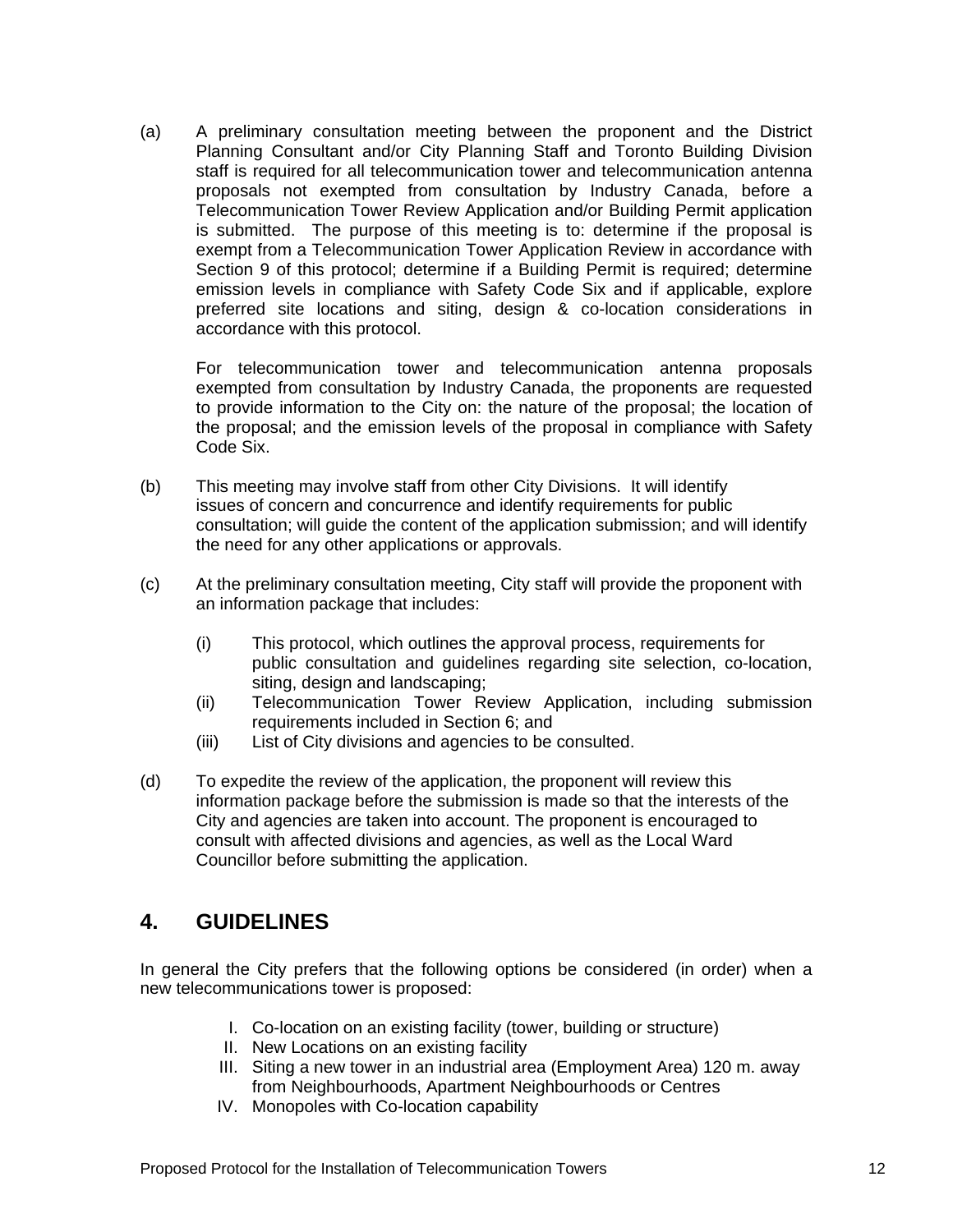#### V. Disguised Installations

Further details on the above are provided in the sections below.

#### **A. Site Selection**

- (a) The proponent will select a site location to minimize the total number of telecommunication tower sites required.
- (b) The proponent will be encouraged to use existing telecommunication towers.
- (c) It is preferred that Telecommunication towers be located outside of Neighbourhoods, Apartment Neighbourhoods or Centres, preferably in areas zoned to permit industrial uses or utilities.
- (d) Telecommunication towers will be strongly discouraged within or within 120 m. of Neighbourhoods, Apartment Neighbourhoods, Centres and on listed and/or designated heritage buildings and sites.
- (e) When selecting a site for a new telecommunication tower, the following will be considered:
	- (i) maximizing distance from Neighbourhoods and Apartment Neighbourhoods;
	- (ii) maximizing distance from Centres;
	- (iii) maximizing distance from listed heritage buildings and sites;
	- (iv) avoiding sites containing sites located within Parks and Open Space Areas (with the exception of sites zoned to permit utilities);
	- (v) avoiding sites of topographical prominence, where possible;
	- (vi) avoiding sites that would obscure public views and vistas of important natural or human-made features;
	- (vii) ensuring compatibility with adjacent uses; and
	- (viii) access.

#### **B. Co-Location**

- (a) The City expects proponents to share telecommunication towers (co-locate) in order to minimize the impact on the City's urban environment.
- (b) Proponents will work co-operatively in reaching agreements which allow for colocation so as to minimize the total number of telecommunication towers in the City.
- (c) Proponents for new telecommunication towers will be required to submit a Site Selection / Justification Report, prepared by a certified engineer or land use planner. The report should identify all telecommunication towers within a radius of 500 metres of the proposed location. It should also include details with respect to the coverage and capacity of the existing telecommunication towers in the surrounding area and provide detailed documentary evidence as to why co-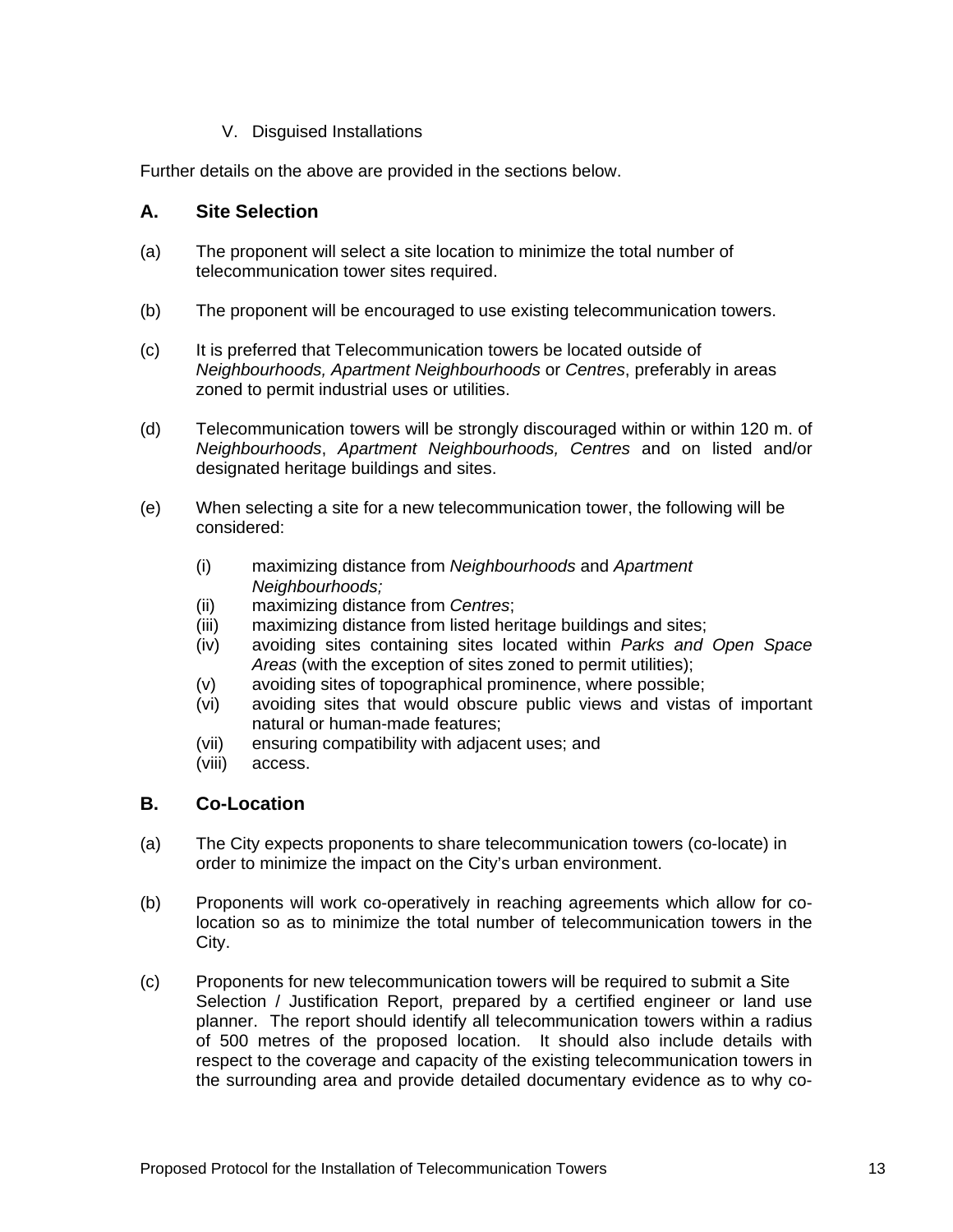location of an existing telecommunication tower is not a viable alternative to a new telecommunication tower.

The report should also document the site selection process followed by the applicant for selecting this site in accordance with this protocol. In recognition of the sensitive nature of such information. City staff will, subject to the requirements of this protocol in respect of public notice and public consultation and the Municipal Freedom of Information and Protection of Privacy Act, maintain confidentiality of information where requested by the proponent.

(d) Any exclusivity agreement which limits access to a telecommunication tower by other proponents is unacceptable. A signed agreement is to be submitted to the City stating that the proponents will allow co-location with other proponents, provided all safety, structural and technological requirements are met, subject to standard industry financial compensation arrangements to the tower owner.

#### **C. Siting**

- (a) A telecommunication antenna mounted on a high-rise building or structure such as an existing telecommunication tower, hydro transmission tower, utility pole or water tower, is to be explored by the proponent before any proposal is made for the construction of a new telecommunication tower.
- (b) The construction of a new telecommunication tower to accommodate a telecommunication antenna is discouraged and will be accepted only when all other options to accommodate the telecommunication antenna are not viable. A new telecommunication tower shall be designed with co-location capacity.
- (c) Where co-location is not possible, a new telecommunication tower will be designed to minimize visual impact and to avoid disturbance to natural features.

#### **D. Design and Landscaping**

- (a) Where co-location is not possible, a telecommunication tower located outside of Neighbourhoods, Apartment Neighbourhoods and Centres will be built to accommodate the proponent and a minimum of two additional users whenever possible. The contract of the contract of the contract of the contract of the contract of the contract of the contract of the contract of the contract of the contract of the contract of the contract of the contract of the
- (b) The architectural style of telecommunication tower will be chosen which is most compatible with the surrounding neighbourhood.
- (c) Where a telecommunication tower must be located within or in close proximity (within 120 m.) to Neighbourhoods, Apartment Neighbourhoods and Centres, monopoles will be used.
- (d) Proponents will be encouraged to locate telecommunications towers with a minimum setback to all property lines of a distance equivalent to the height of the telecommunication tower (measured from grade) whenever possible.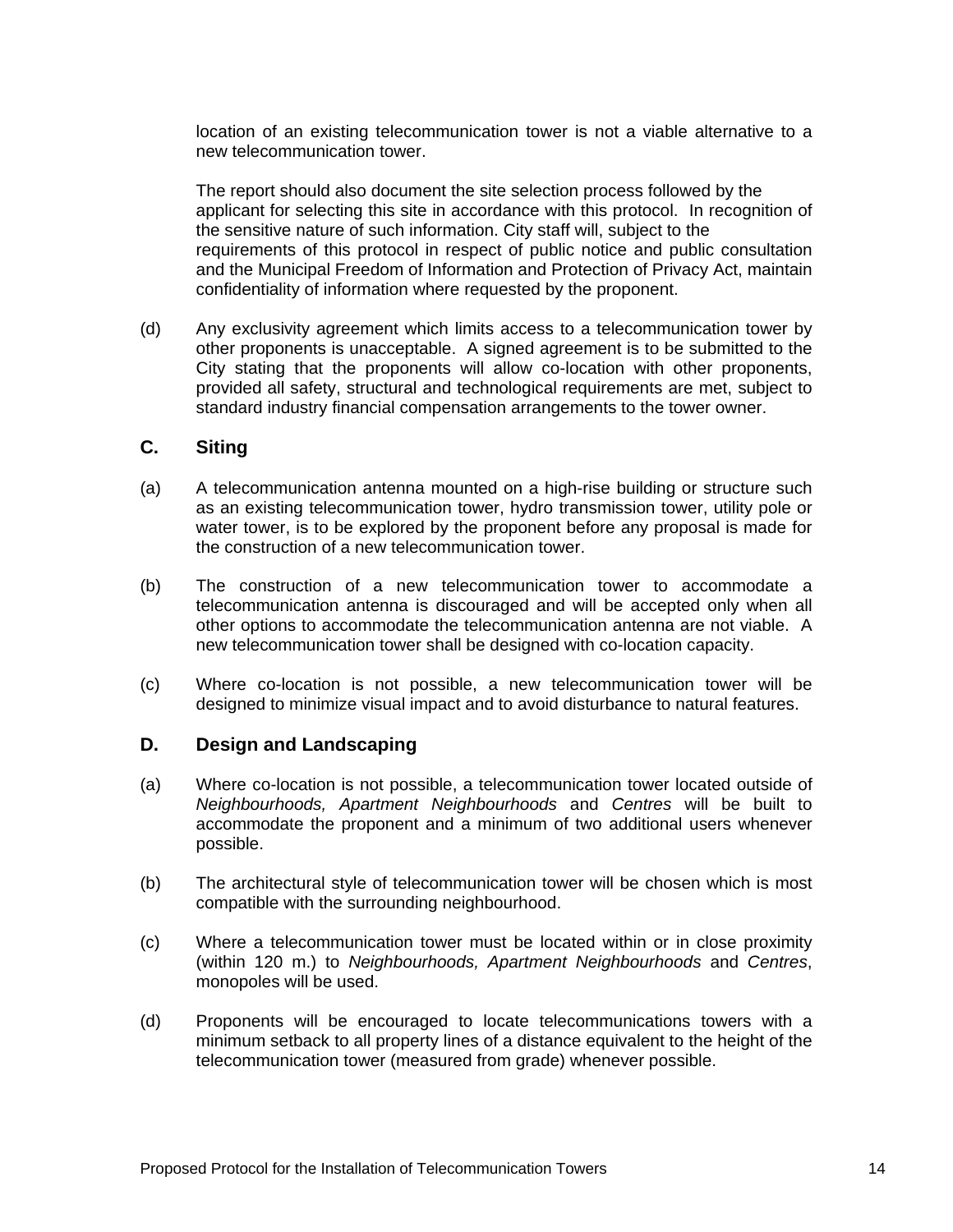- (e) One parking space will be provided at each new telecommunication tower site with access from a public right-of-way at a location acceptable to the City. Where parking is provided for another use on the site and this parking is within 20 metres of the telecommunication tower, the parking space for the tower is not required (parking spaces need not be exclusively devoted to telecommunications tower usage.)
- (f) All efforts will be made to decrease the size and visibility of all telecommunication antennas and telecommunication towers, so that they will blend in with the surroundings. To ameliorate the scale and visual impact of telecommunication towers and telecommunication antennas, mitigation measures should include consideration of: design features, structure type, design, colour, materials, landscaping, screening and decorative fencing. In general, Towers and telecommunications equipment shall have a non-reflective surface and be of a neutral colour (e.g. light grey) which is compatible with the sky and the surroundings. Where appropriate, a telecommunication tower will be designed as a landmark feature to punctuate the urban landscape to resemble features found in the area, such as a flagpole or clock tower.
- (g) Lighting of telecommunication antennas and telecommunication towers is prohibited unless required by Navigation Canada. Proof of this requirement should be provided by the applicant.
- (h) Telecommunication towers will accommodate only telecommunication antennas. Only identification or information signs or other material directly related to the identification or safe operation of this equipment will be permitted on the tower. A small plaque must be placed at the base of the structure, (or at the main entrance to the site where the site is not accessible under normal circumstances), identifying the owner/operator of the structure and a contact telephone number. No third party advertising, or advertising or promotion of the proponent or the proponent's services shall be permitted.
- (i) Where equipment shelters are on roofs of buildings, they shall be encouraged to maintain a setback of a minimum of 3.0 metres to the roof edge and to a maximum height of 4.0 metres.
- (j) Where telecommunications towers are proposed to be located on roofs of buildings they will be encouraged to be a maximum of 5 m in height from rooflevel and set-back a minimum of 5 m. from the roof edge.

## **5. APPLICATION SUBMISSION**

- (a) Once a site has been selected for establishing a telecommunication tower, the proponent will complete a **Telecommunication Tower Application Review Form** and submit a fee for each proposal.
- (b) Upon receipt of a complete application, the City will begin its review of the proposal.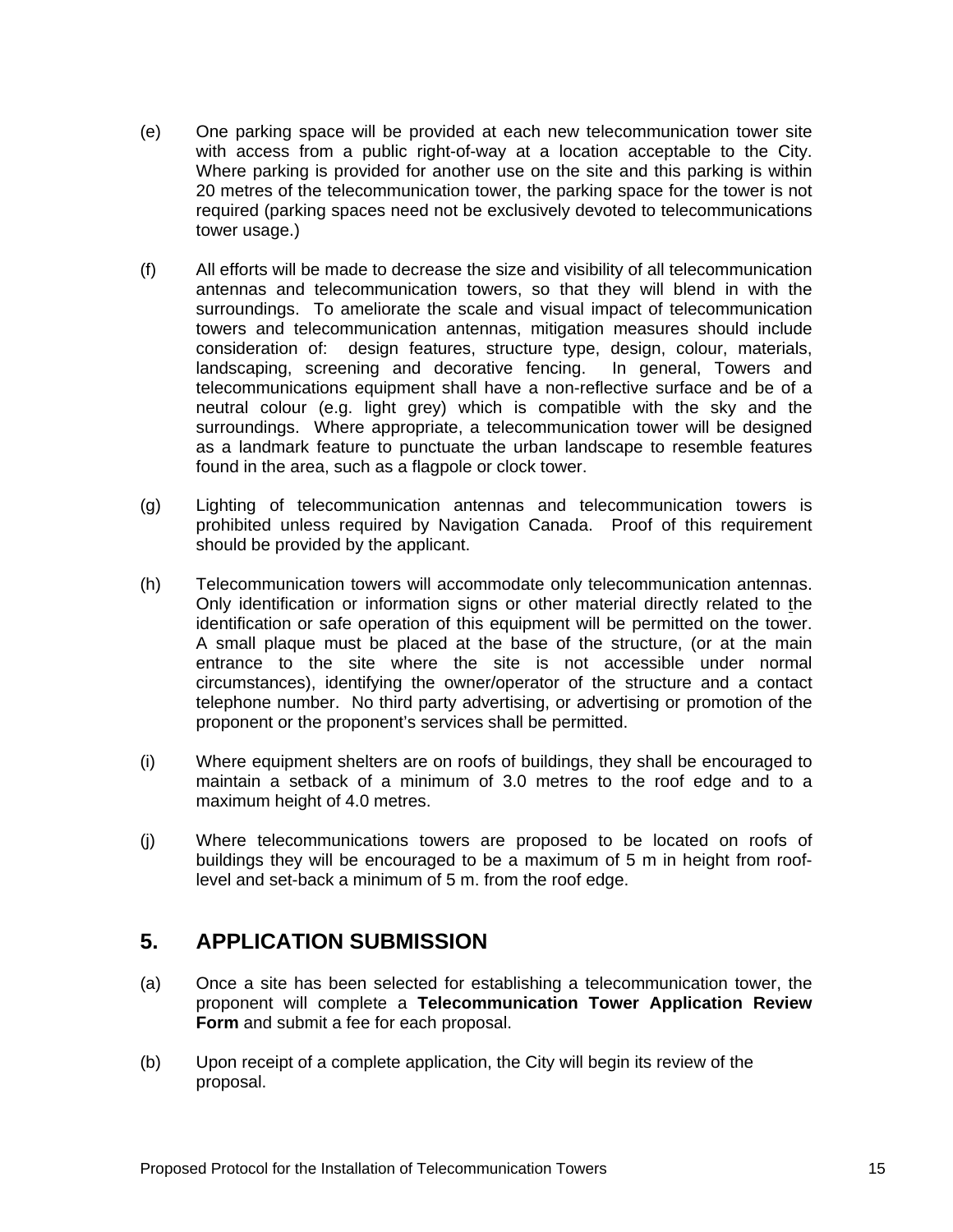(c) The application will be circulated to affected City Divisions and agencies, abutting municipalities within 120 metres of the site and the Local Ward Councillor for review and comment.

# **6. APPLICATION SUBMISSION REQUIREMENTS**

- (a) All proposals for telecommunication towers that are not exempt from this protocol will be supported by the following information:
	- (i) Site Selection / Justification Report, as outlined in Section 4B(c) of this protocol;
	- (ii) colour photograph(s) with proposed telecommunication tower superimposed;
	- (iii) Site Plan showing the proposed leased area;
	- (iv) map showing the horizontal distance between the proposed leased area boundary and the nearest property zoned for low density residential uses; and
	- (v) for telecommunication towers requiring public consultation, a map showing all properties within a 120-metre radius of the leased area boundaries and a mailing list of all affected property owners and tenants.

# **7. APPLICATION FEES**

- (a) The proponent must pay an application fee to the City.
- (b) Other fees may apply if applications for other matters (curb cuts, tree removal etc.) from other City divisions and agencies are required.

### **8. AGREEMENT**

- (a) The proponent may be required, if requested by the City, to enter into an agreement, which may include the following requirements:
	- (i) The removal of the telecommunication tower if the telecommunication tower is deactivated and left unused (abandoned) for a continuous period of more than 2 years;
	- (ii) The posting of a security for the construction of any proposed fencing, screening and landscaping;
	- (iii) A commitment to accommodate other telecommunication providers on site or on their telecommunication tower, where feasible, subject to standard industry financial compensation arrangements to the tower owner; and
	- (iv) Other conditions of concurrence.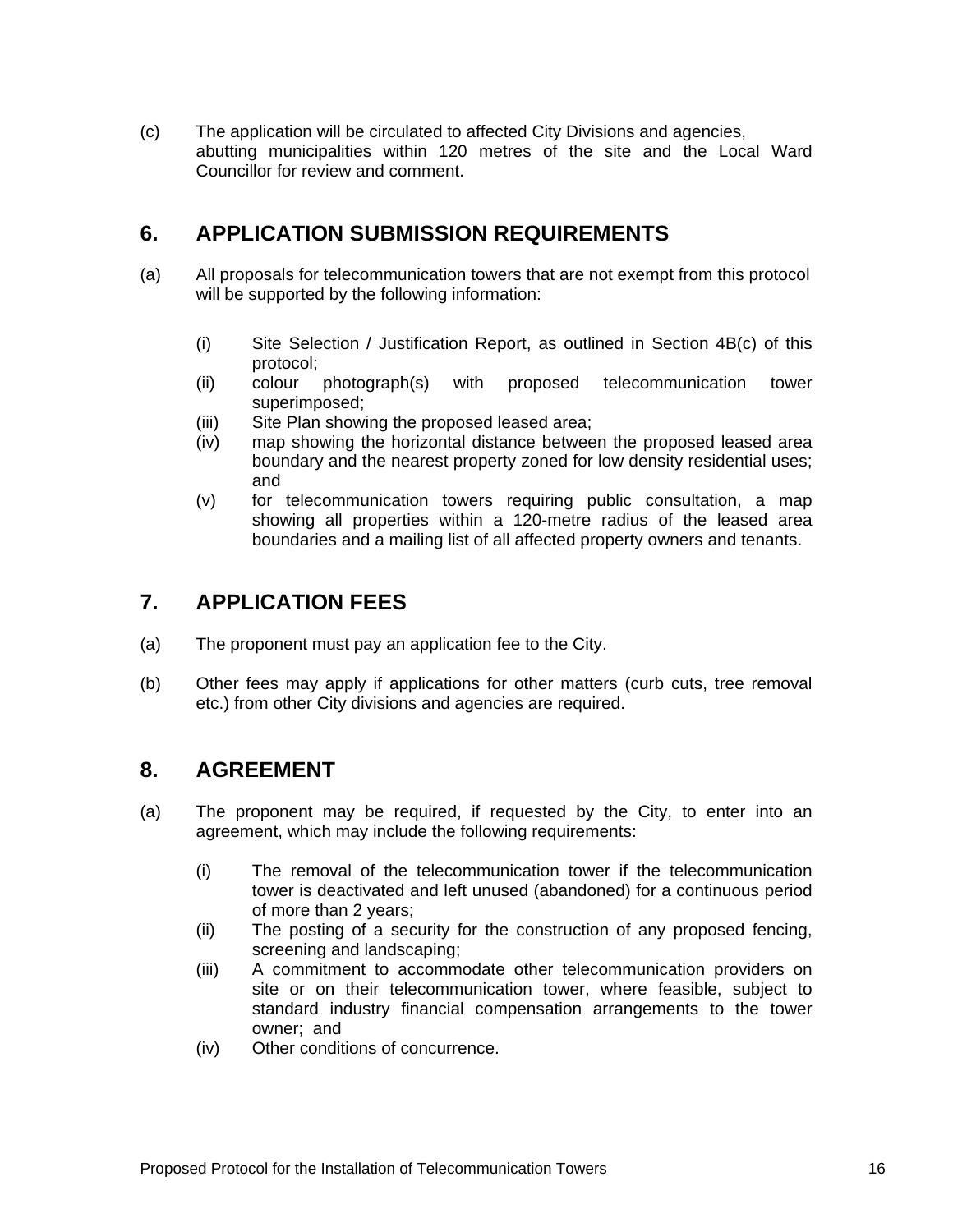# **9. EXEMPTIONS TO TELECOMMUNICATION TOWER APPLICATION REVIEW**

Telecommunications antennas and towers, which are exempted from the requirement to consult with the City under the provision of Industry Canada's CPC-2-0-03 ("Radiocommunication and Broadcasting Antenna Systems", June 2007 (Effective January 1, 2008) will be exempt from a Telecommunications Review Application.

#### **10. BUILDING PERMITS**

The application of the Ontario Building Code is not aimed at regulating broadcasting or telecommunications or an integral part thereto. The objective is to ensure the structural integrity of ordinary buildings or property and account for the impact of the antenna and/or tower on the building.

- (a) A building permits is required:
	- (i) For the material alteration to a building that occurs when a telecommunication antenna or telecommunication tower is to be located on the roof of an existing building; and/or
	- (ii) For the construction of or material alteration to buildings associated with either a telecommunication antenna or telecommunication tower structure.
- (b) A building permit is not required:
	- (i) For the design and construction of the telecommunication antennae or telecommunication tower structures.

### **11. PUBLIC CONSULATION**

#### **A. Exemptions to Public Consultation**

Public consultation under Section 11B is not required for the following:

- (a) New Telecommunication towers located outside of Neighbourhoods, Apartment Neighbourhoods or Centres, where the tower lease area boundaries are located a minimum of 120 metres from Neighbourhoods, Apartment Neighbourhoods and Centres; example and control of the state of the state of the state of the state of the state of the state of the state of the state of the state of the state of the state of the state of the state of the state of the
- (b) Replacement of and/or modification to existing telecommunication towers located outside of Neighbourhoods, Apartment Neighbourhoods and Centres, where the tower lease area boundaries are located a minimum of 120 metres from Neighbourhoods, Apartment Neighbourhoods and Centres, provided that any increase in height does not exceed 25% of the originally approved height and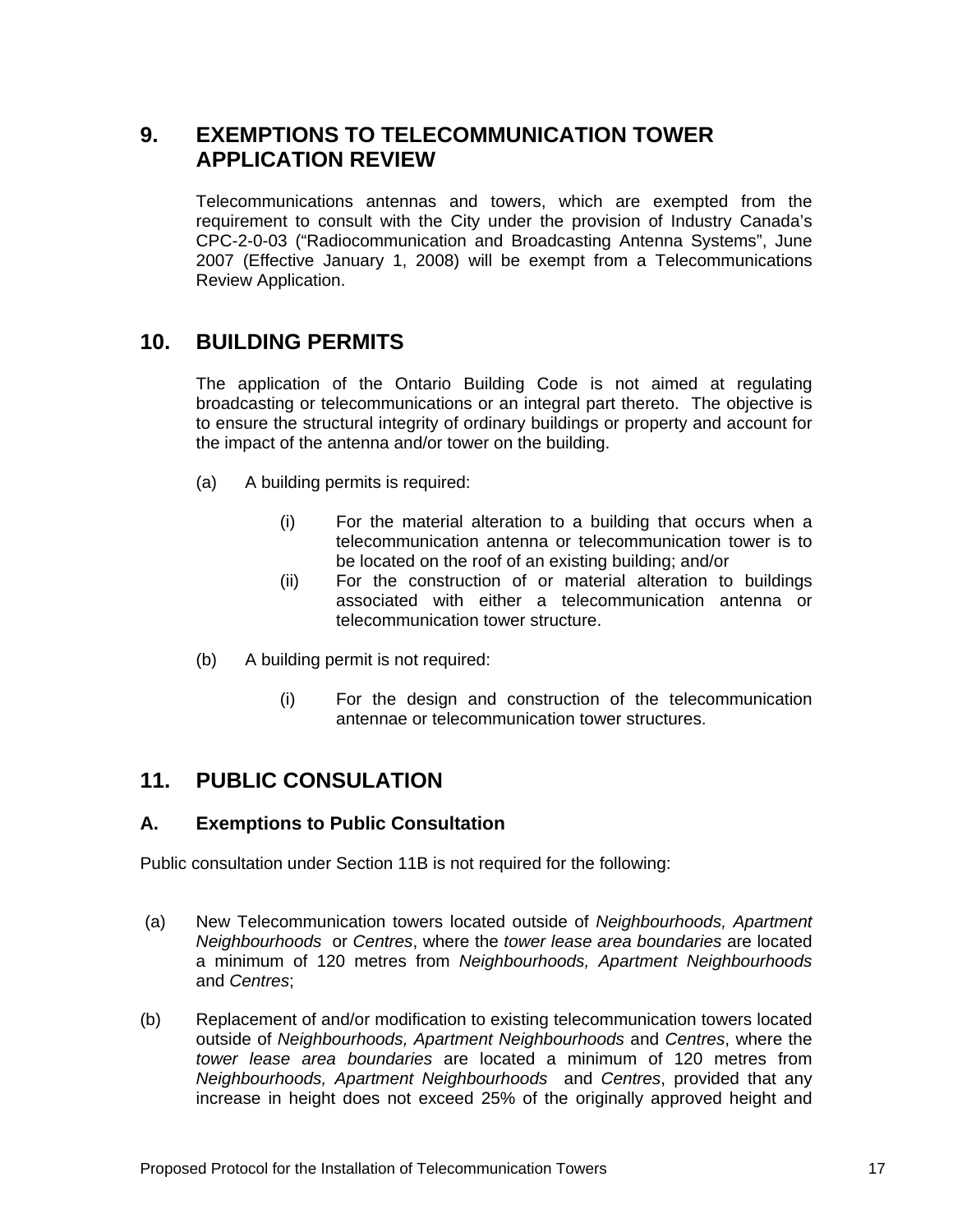any telecommunication tower replacement is located within the originally approved development envelope;

(c) All proposals exempt from Local Land-Use Review included in Section 9.

#### **B. Procedure for Public Consultation**

- (a) For proposals that do not meet the exemption criteria in Section 11A, the proponent will be responsible for organizing and chairing an open house/community meeting.
- (b) The proponent, in consultation with the City Planning Division and the Local Ward Councillor, will schedule an appropriate date, time and location for the meeting.
- (c) The proponent with give notice to all property owners and tenants within 120 metres of the tower lease area boundary.
- (d) The proponent will provide City Planning with a copy of this mailing list for our records. The contract of the contract of the contract of the contract of the contract of the contract of the contract of the contract of the contract of the contract of the contract of the contract of the contract of the c
- (e) The proponent will give notice to these property owners and tenants, the Local Ward Councillor, the Director of Community Planning and Industry Canada. This notice will be sent by regular mail, a minimum of 30 days before the meeting. The proponent will provide an affidavit to the City in this regard.
- (f) The notice will be sent by regular mail, a minimum of 30 days before the meeting. The proponent will provide an affidavit to the City confirming that notice has been given as required under this section 11.

The notice will include:

- (i) the date, time and location of the meeting;
- (ii) information on the location, height, type, design and colour of the proposed structure, including a 8½" x 11" size site plan;
- (iv) the rationale for the selection of the designated site;
- (v) an agenda; and
- (vi) the name and telephone number of a contact person for the applicant.
- (g) The proponent will also make available at the open house/community meeting an appropriate visual display, including at a minimum, a display-size (24"x36") colour photograph of the subject property with a superimposed image of the proposed telecommunication tower.
- (h) To clarify the application process and jurisdictional matters, Industry Canada will be requested to attend open community information meetings for complex or sensitive applications.
- (i) The proponent will provide the City with a record containing the following: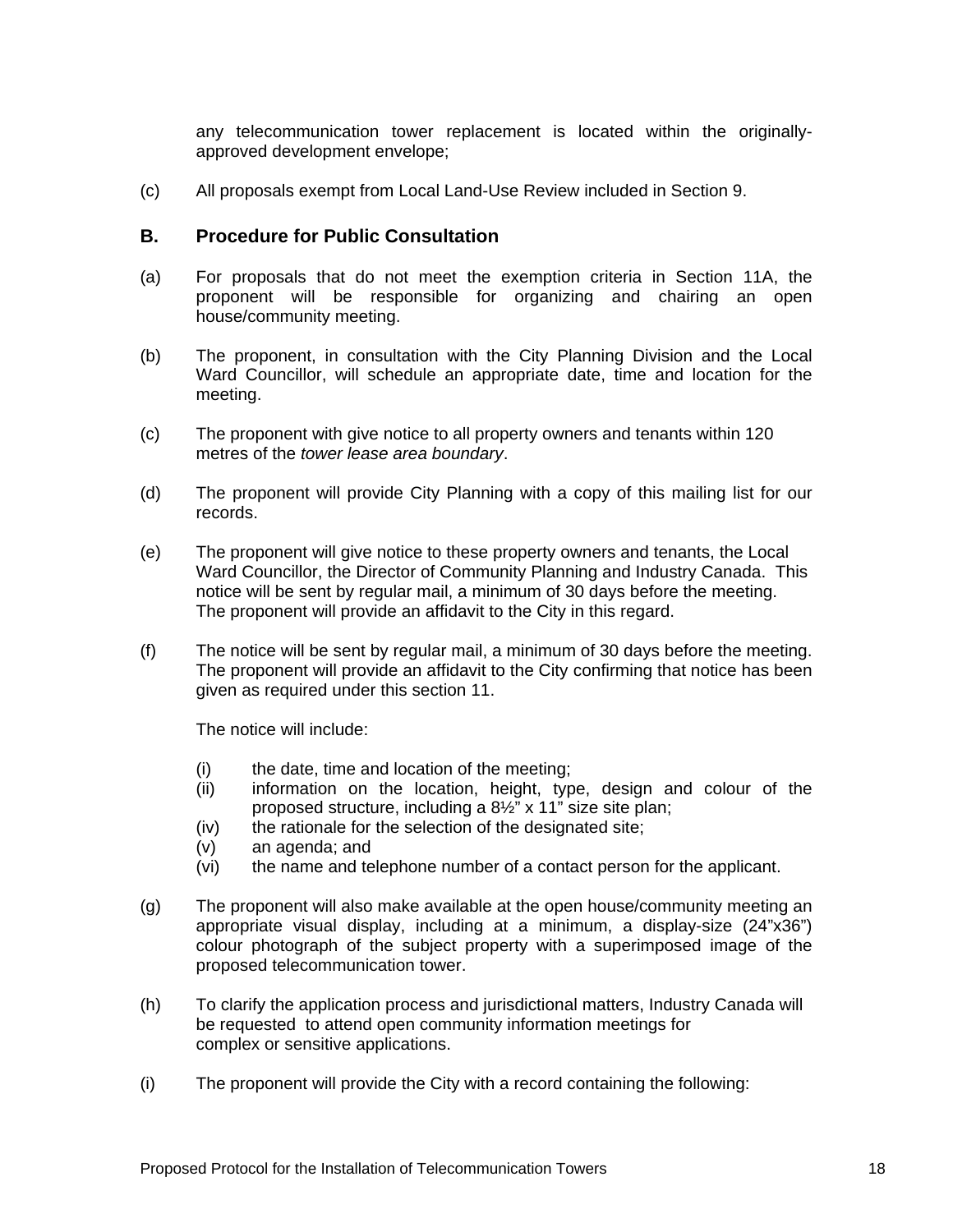- (i) List of attendees, including names, addresses and phone numbers;
- (ii) Minutes indicating the topics discussed and concerns and issues raised, resolutions and any outstanding issues;
- (iii) Copies of letters or other communications received from the public; and
- (iv) A follow-up letter of response outlining how the concerns and issues raised at the meeting and in any letters will be addressed within 20 days of the meeting, or alternatively, clearly setting out the reasons why such concerns cannot be addressed.

### **12. RESOLVING CONCERNS**

- (a) The City will provide the proponent with division and agency comments from the Telecommunication Tower Review Application process.
- (b) If any revisions are agreed to, the proponent will be encouraged to resubmit drawings and documents to address to concerns identified during the Telecommunication Tower Review Application and public consultation processes. The contract of the contract of the contract of the contract of the contract of the contract of the contract of the contract of the contract of the contract of the contract of the contract of the contract of the
- (c) Any revised plans will be submitted to the City for review, circulation and comment.

# **13. CONFIRMATION OF LOCAL LAND-USE AUTHORITY CONSULTATION**

- (a) The City's response to the proponent and Industry Canada will take into consideration all division and agency responses from the Telecommunication Tower Review Application process and will forward the comments raised during the public consultation process.
- (b) The City will inform the proponent and Industry Canada in a letter stating whether the local land-use consultation process has been completed in accordance with the City's protocol and will include recommendations regarding the proposal and including recommendations regarding the proposal as follows:
	- (i) Concurrence, if the proposal conforms with: the City requirements as set out within this protocol; the City's technical requirements and will include conditions of concurrence if required. The City will also forward comments raised during the public consultation process for Industry Canada to resolve; or
	- (ii) non-concurrence, if the proposal does not conform with City requirements as set out within this protocol. The City will also forward comments raised during the public consultation process for Industry Canada to resolve.
- (c) The City will provide a copy of this letter to all interested parties and the Local Ward Councillor.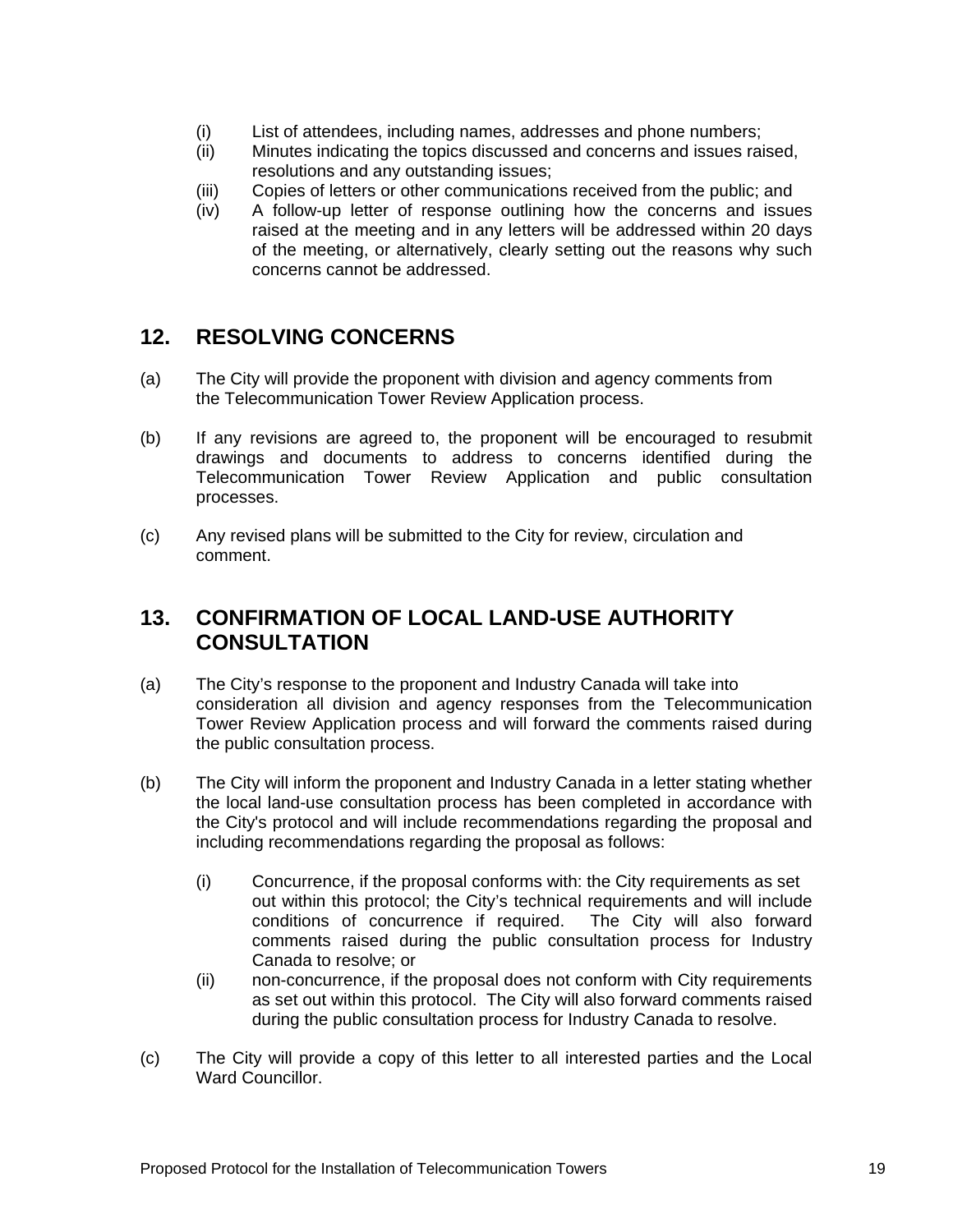# **14. APPLlCATION PROCESS TIMEFRAME**

- (a) The City will endeavour to expedite the local land-use authority consultation within 60 days.
- (b) For proposals that require public consultation, a time period of up to 120 days may be required.
- (c) In the event of unavoidable delays preventing the completion of the application process within the 120 days period, the City shall identify such delays to the proponent and indicate when the completion is expected to occur.

### **15. COMMENCEMENT**

(a) This protocol will come into effect 30 days after the date of its approval.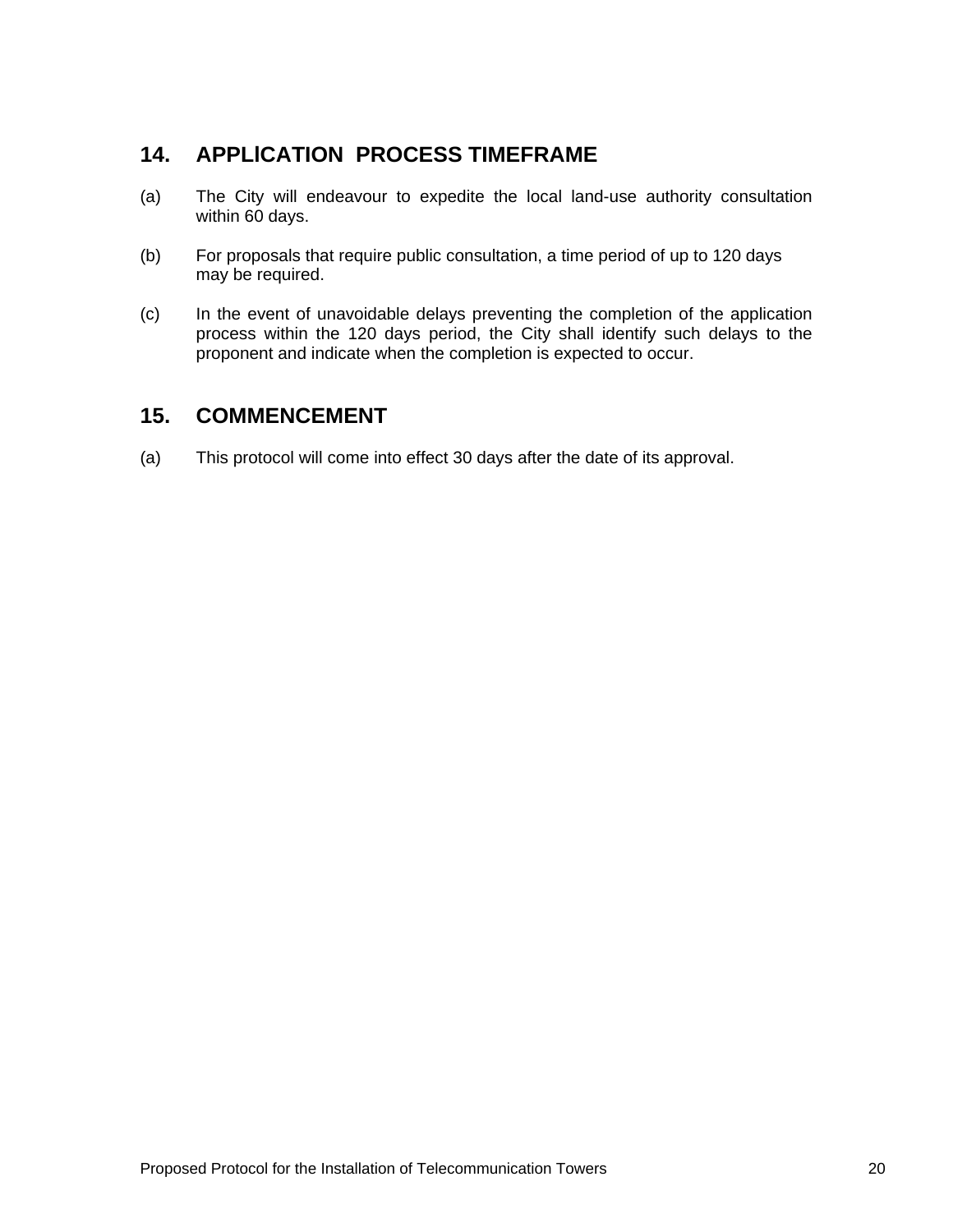

**Attachment 2: Proposed Telecommunications Review Flow Chart**



- maintenance of existing radio apparatus including the antenna system, transmission line,  $\bullet$ mast, tower or other antenna-supporting structure;
- $\bullet$ new antennas and towers or modification of antennas or towers (including improving the structural integrity of its integral mast to facilitate sharing), the transmission line, antenna-supporting structure or other radio apparatus to existing infrastructure, a building, water tower, etc. provided the addition or modification does not result in an